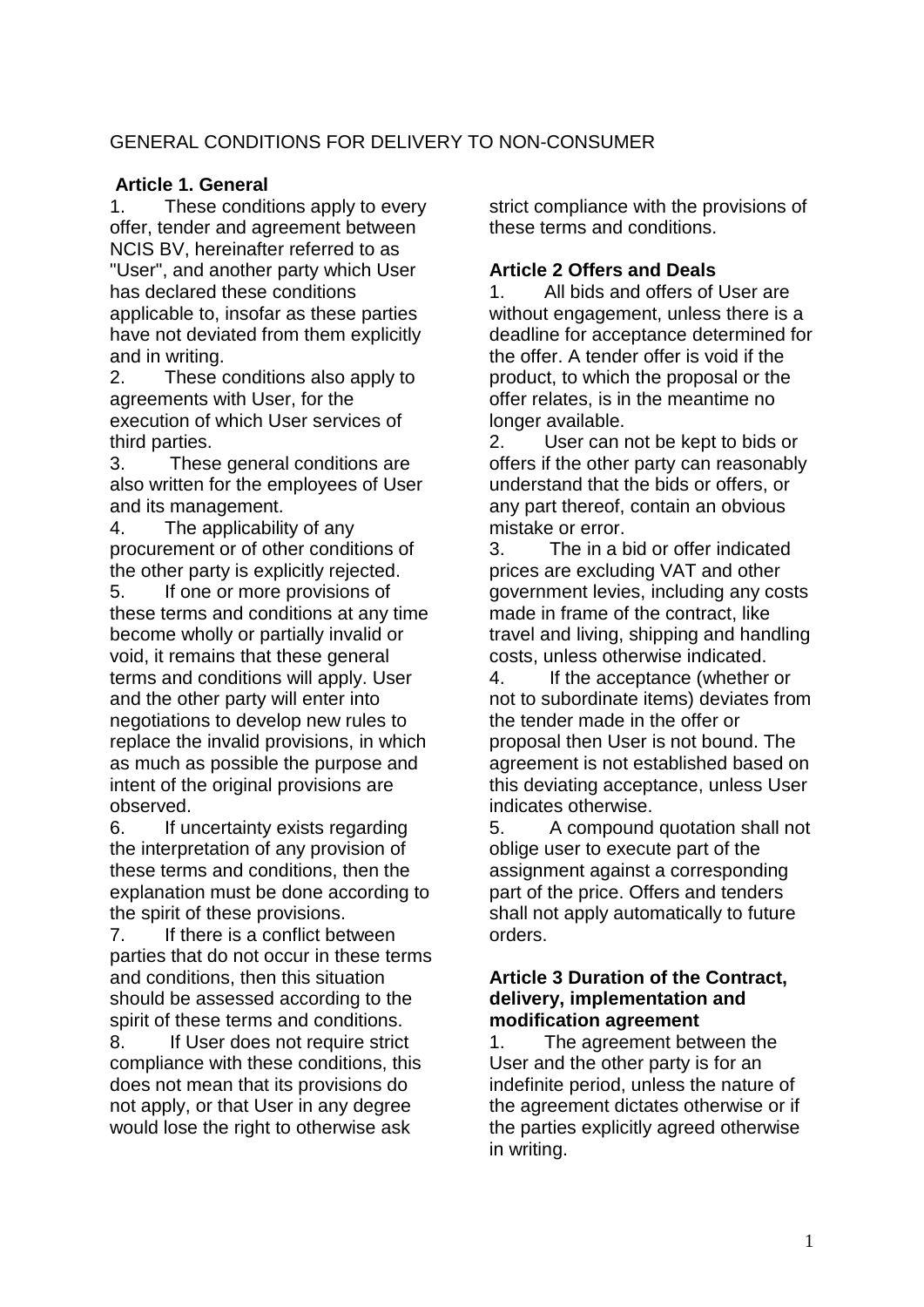2. If for the completion of certain work or for the supply of certain products a period is agreed or specified, this is never a deadline. When a term is exceeded, the other party has to give written notice of default to the User. The other party has to offer the User a reasonable period to implement the agreement.

3. If User requires information from the other party for the execution of the agreement, the execution time does not start earlier than after the other party has provided this accurate and complete information to the User.

4. Delivery is ex works from User. The other party is obliged to take things at the time that he made available. If the other party declines, refuses or fails to provide information or instructions necessary for the delivery, is entitled to store the goods at the expense and risk of the other party.

5. User has the right to have certain work done by third parties. 6. User has the right to execute the

agreement in several phases and to have these parts billed separately.

7. If the agreement is implemented in phases the User can postpone the implementation of the parts belonging to a following stage until the other party approved the results of the preceding stage in writing.

8. If during the execution of the agreement shows that for a proper implementation it is necessary to amend or supplement the agreement, then parties shall amend the agreement timely and in consultation with each other. If the nature, scope or content of the contract, whether or not to request or indication of the other party, the competent authorities et cetera, is amended and the agreement would be qualitatively and / or quantitatively changed, this may also have implications for what was originally agreed. This may mean that

the initially agreed amount can be increased or decreased. User shall do as much as possible according to the price fixed in advance. By amending the agreement it may also mean that the specified initial period of implementing can change. The other party accepts the possibility of amending the agreement, including the change in price and time of execution. 9. If the agreement is amended, including supplements, User is entitled to first implement after it has been agreed by the authorized person within the User's company and the other party has agreed to implement the specified price and other conditions, including the time at which the implementation will be done that will have to be determined. Failure or delayed implementation of the amended agreement does not make default of User and is no ground for the other party to terminate the agreement. Without being in default, the User can decline a request to amend the contract, if the qualitative and / or quantitative terms could result in consequences, for the in that context work or goods to be delivered. 10. If the other party should be in default in the proper fulfillment of its obligations to User, then the party will be liable for all damages (including

directly or indirectly generated. 11. If User agrees on a fixed price with the other party, then User is nevertheless at all times entitled to increase the price without the other party being entitled to terminate the contract for that reason to dissolve, if the increase in price resulting from a power or duty under any law or regulation or its cause in an increase in the price of raw materials, wages and so on other grounds at the conclusion of the agreement can not reasonably be foreseeable.

costs) on the part of the user thereby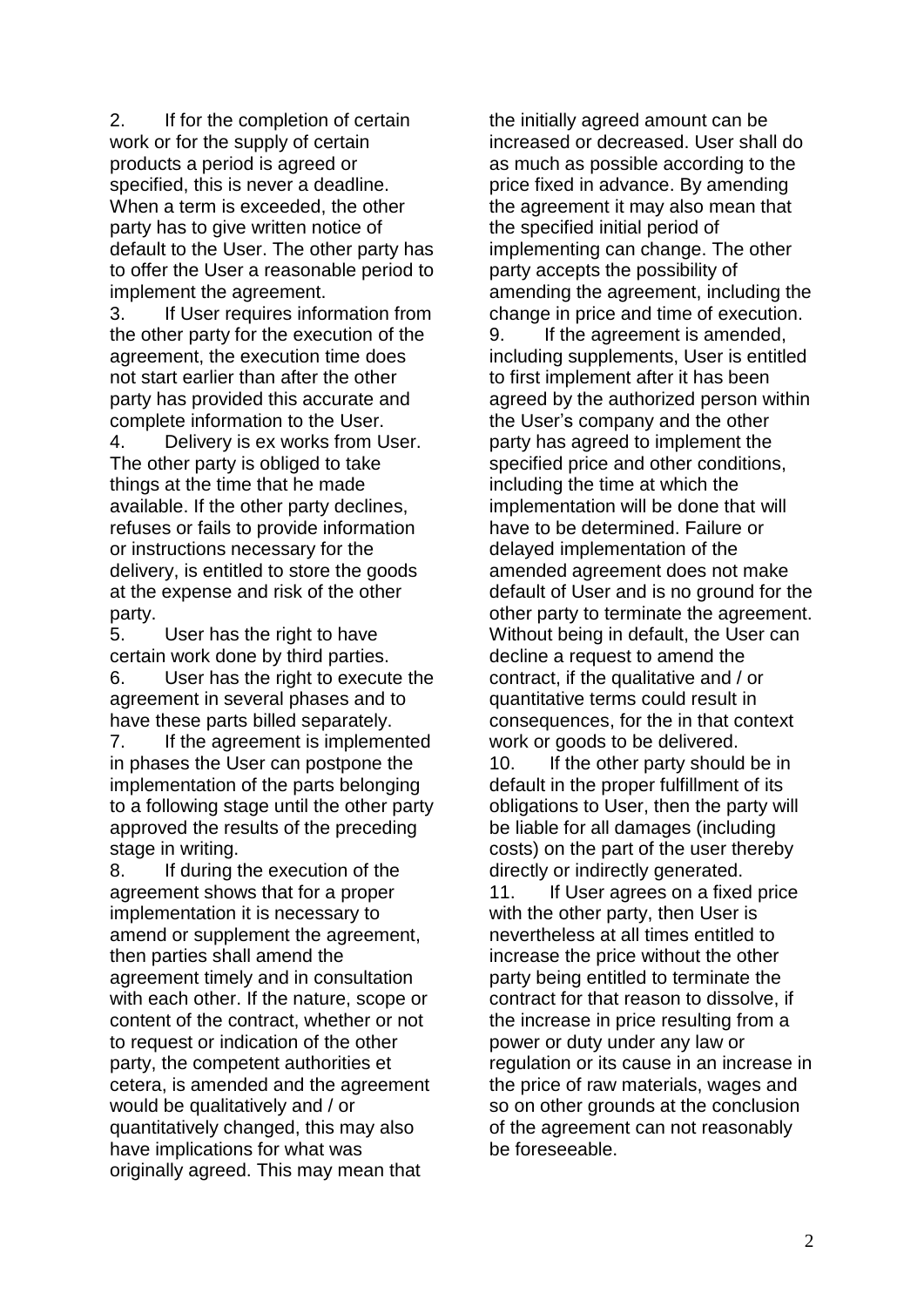12. If the price other than as a result of an amendment to the agreement exceeds 10% within three months after the conclusion of the contract, then only the other party can appeal to Title 5 Section 3 of Book 6 BW entitled to end the agreement by written notice, unless User is still willing to perform the agreement on the basis of the originally agreed, or if the price increase resulting from a power or an obligation under the law or if it is stipulated that the delivery is longer than three months after the purchase.

#### **Article 4 Suspension, dissolution and termination of the agreement**

1. User can suspend the fulfillment of the obligations or terminate the agreement if:

- The other party does not fulfill the obligations under the agreement fully or in a timely manner;

- After the conclusion of the contract User learns of circumstances giving good ground to fear that the other party will not fulfill its obligations;

- The other party at the conclusion of the agreement is requested to provide security for the fulfillment of his obligations under the agreement and this security is not provided or insufficient;

- If due to the delay on the part of the other party the User can no longer be demanded to fulfill the agreement at the originally agreed conditions, the User is entitled to terminate the agreement.

2. Furthermore, the User is entitled to terminate the agreement if circumstances arise of such a nature that fulfillment of the contract is impossible or if other circumstances arise of such a nature that the unaltered maintenance of the agreement can not reasonably be demanded of the User.

3. If the agreement is dissolved, the User's claims against the other

party are immediately due and payable. If User suspends fulfillment of his obligations, he shall retain his rights under the law and the agreement.

4. If User proceeds to suspension or dissolution, he is in no way liable for damages and costs it incurred in any way.

5. If the dissolution is attributable to the other party, User is entitled to compensation for damages, including the costs directly and indirectly generated.

6. If the other party arising from the agreement fails to comply, and this failure justifies termination, User is entitled to dissolve the agreement with immediate effect without any obligation to pay any damages or compensation, while the other party, under default, is required to pay compensation or remuneration for damages.

7. If the agreement is terminated by User, User will in consultation with the Other Party arrange for transfer of work to third parties, unless the termination of the agreement is accountable to the other party. If the transfer of the work generates additional costs for the User costs are, they are charged to the other party. The other party shall pay such costs within the period specified, unless User indicates otherwise.

8. In case of liquidation, (application of) suspension of payment or bankruptcy, of confiscation- when and where the attachment is not lifted within three months - at the expense of the other party, of a debt restructuration or other circumstance that the other party no longer freely disposes of his possessions, the user is free to terminate the agreement with immediate effect, or to cancel the order or agreement, without any obligation to pay any damages or compensation. The user's claims against the other party are in that case immediately due and payable.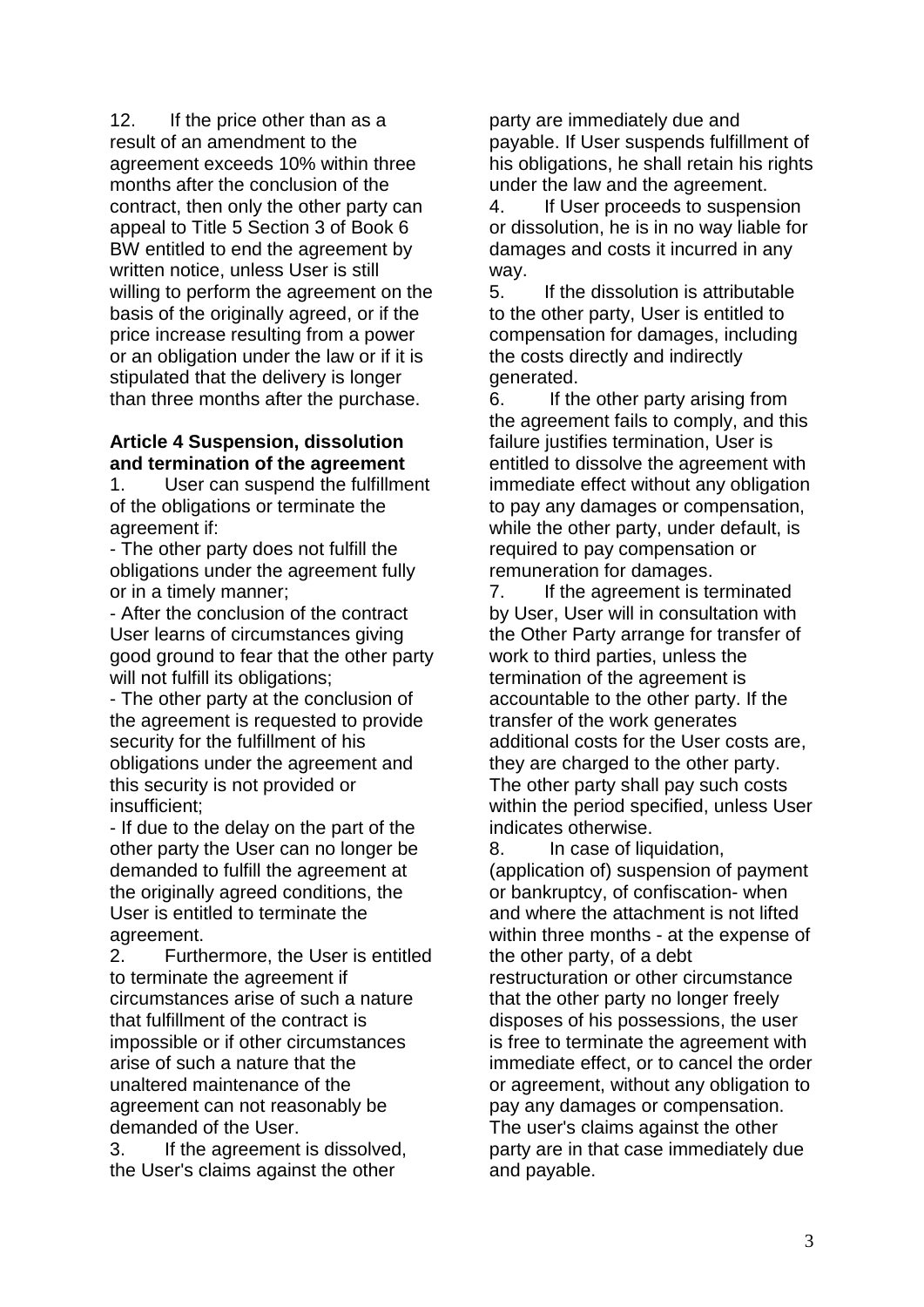9. If the other party wholly or partially cancels a placed order, then the appropriate order or ready made things, plus the potential costs to supply, carry off and delivery and the reserved for the implementation, are to be integrally charged to the other party.

# **Article 5 Force Majeure**

1. User is not obliged to perform any obligation to the other party if he is hindered due to a circumstance that is not due to negligence, and not under the law, a legal act or generally accepted for its account.

2. Under force majeure is in these terms and conditions understood, in addition to the provisions of the law and jurisprudence, all external causes, foreseen or unforeseen, which user can not influence but which prevents user from fulfilling his obligations . Strikes in the company of User or third parties are included. User also has the right to invoke force majeure if the circumstance rendering (further) fulfillment of the contract occurs after the user should have fulfilled his obligation.

3. User may, during the period of force majeure postpone the obligations under the agreement. If this period lasts longer than two months, then each party is entitled to terminate the agreement without any obligation to pay damages to the other party.

4. Insofar User at the time of the occurrence of force majeure has fulfilled its obligations under the agreement partially or will fulfill these, and the preformed or to be fulfilled obligations merit an independent value, the User is entitled to invoice the already performed or to be preformed part as a separate bill. The other party is obliged to pay this invoice as if it were a separate agreement.

### **Article 6 Payment and collection costs**

1. Payment must be made within 14 days after invoice date, in a by User indicated way in the currency of the invoice, unless otherwise specified by the User. User is entitled to periodic billing.

2. If the other party defaults in the timely payment of an invoice, then the party is legally in default. The other party shall owe an interest of 1% per month, unless the statutory interest is higher, in which case the statutory interest is due. The interest on the amount due shall be calculated from the time that the other party is in default until the moment of payment of the full amount owed.

3. User has the right to stretch payments made by the other party in the first place to reduce the costs, subsequently to reduce the interest still due and finally to reduce the principal and accrued interest.

4. User can, without being in default, refuse an offer for payment, if the other party indicates a different order for the allocation of the payment. User can complete repayment of principal refuse, if not also the accumulated and accrued interest and collection costs are met.

5. The other party is never entitled to clearance of the amount due to User. 6. Objections to the amount of a bill do not suspend the payment obligation. The other party that can not appeal to section 6.5.3 (Articles 231 to 247 of Book 6 BW) is neither entitled to suspend the payment of an invoice for any other reason.

7. If the other party is in default or omission in the (timely) fulfillment of his obligations, all reasonable costs incurred in obtaining payment out of court on behalf of the other party. The extrajudicial costs are calculated on the basis of what is customary in the Dutch collection practice, currently the calculation method according to 'Rapport Voorwerk II'. If, however,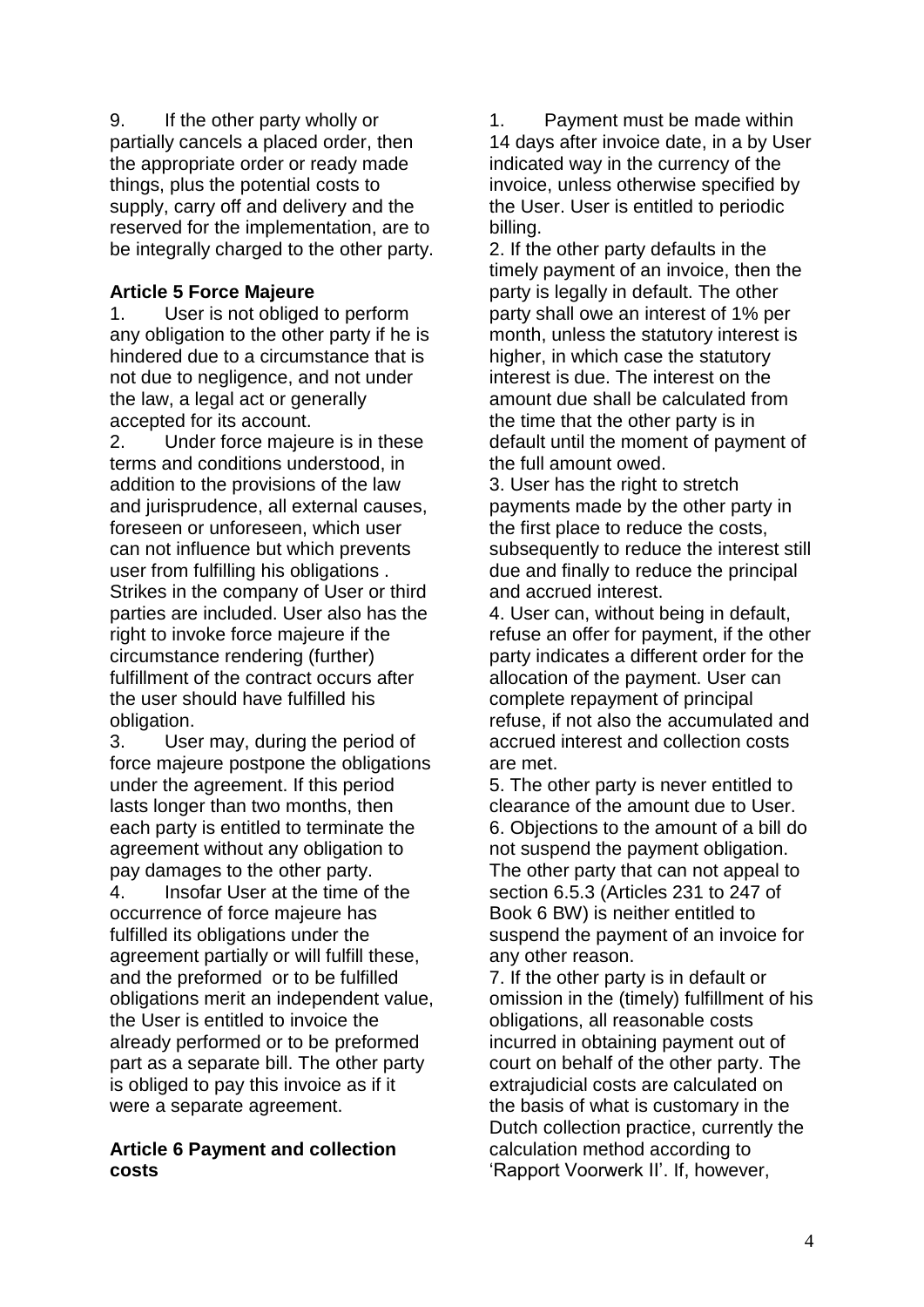higher costs for collection have been reasonably necessary, the actual costs are recoverable. Any judicial and execution costs will also be recovered from the other party. The other party also owes interest on the collection costs.

# **Article 7 Retention of title**

1. All users delivered goods within the framework of the agreement remain the property of the User until all obligations under the agreement with User (s) are properly fulfilled by the Counterparty.

2. By User supplied goods, made pursuant by paragraph 1, as falling under the retention of title, may not be resold and must never be used as payment. The other party is not entitled to pledge or otherwise encumber goods falling under the retention of title.

3. The other party is always to do what was reasonably expected of him to secure the property rights of the User.

4. If third parties seize goods delivered under retention of title or want to establish or exercise rights on them, then the other party is obliged to immediately notify User.

5. The other party agrees to insure and keep the property delivered insured against fire, explosion and water damage and theft and offer the policy of this insurance on first request to User for inspection. In case of any benefits of the policy the User is entitled to these amounts. Insofar as necessary, the other party in advance binds himself towards User to cooperate with all that in that context was or (appears) to be necessary or desirable.

6. In case the User is to exercise property rights as are indicated in this Article, the other party in advance grants unconditional and irrevocable permission to User and by the User

designated third parties to all those places where the properties of User are located and to take them back.

### **Article 8 guarantees, research and advertising, period**

1. The goods to be delivered by the User shall meet the usual requirements and standards that at the time of delivery can be made reasonably and in which they are normally used in the Netherlands. The guarantee referred to in this Article shall apply to matters that are intended for use within the Netherlands. When used outside the Netherlands, the other party is to verify whether the goods are suitable for use there and meets the local conditions. User can set other guarantees and other conditions in respect of the goods to be supplied or work to be performed.

2. The in paragraph 1 of this Article named guarantee shall be in effect for a period of 40 working days after delivery, unless the nature of the provided otherwise or the parties have agreed otherwise. If the User provided a guarantee on a product which was produced by a third party, then the guarantee is limited to the one provided by the manufacturer of the product, unless otherwise stated.

3. Any form of warranty is void if a defect is caused by or resulting from improper or inappropriate use or use after the expiration date, improper storage or maintenance by the other party and / or third parties, without written permission from User, when the other party or third parties have made changes to the product or have tried to make them, If other parts have been attached which did not need to be attached or if the parts were processed or modified other than as prescribed. The Other Party is not entitled to warranty if the defect is caused by or arising from circumstances over which the User has no control, including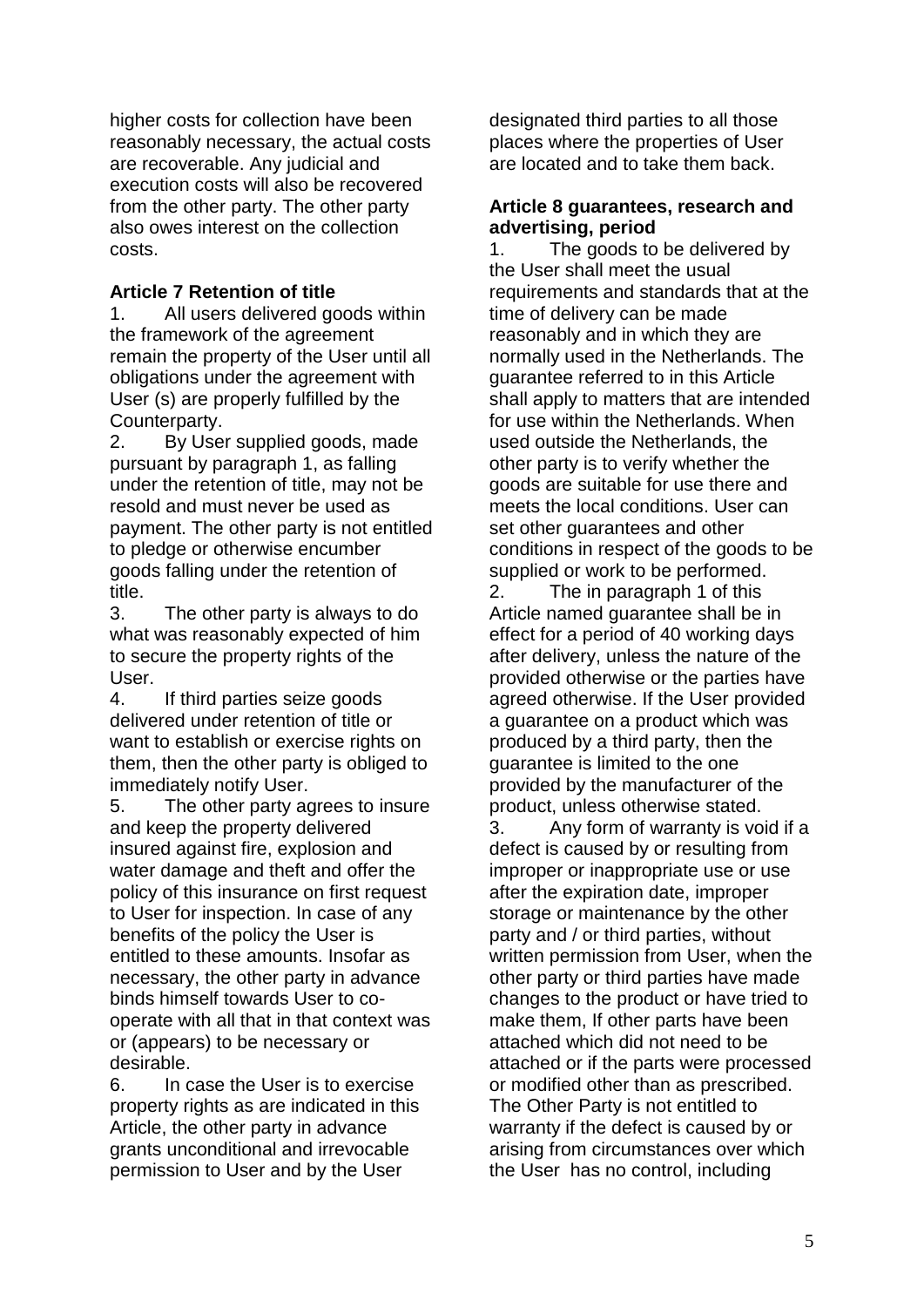weather conditions (such as but not limited to, extreme temperatures or rainfall) et cetera.

4. The other party is obliged to (let) investigate immediately the moment that things are made available and/or the relevant activities are performed. The Other Party is to examine if the quality and / or quantity of the goods delivered correspond to what was agreed and meets the requirements of what the parties thereto have agreed. Any visible defects have to be reported to the User in writing within seven days after delivery. Any defects that are not visible immediately are to be reported to the User in writing without delay, but in any event within fourteen days after discovery. The report should contain a detailed description of the defect, so that User is able to respond adequately. The other party must provide the User with the opportunity to investigate the complaint.

5. If the other party timely complains, this does not suspend its payment obligation. The other party remains in that case also obliged to accept and pay for the otherwise ordered products.

6. If a defect is reported after the determined time, then the other party is not entitled to repair, replacement or compensation.

7. If it is determined that a case is weak and that it was timely claimed on, then the User will , within a reasonable time after the return receipt or, if return is not reasonably possible, following notification of the defect by the other party, replace or repair thereof or replacement fee to the other party. In case of replacement the other party is obliged to return the matter that has to be replaced to User and to return the ownership to User, unless User indicates otherwise.

8. If it transpires that a complaint is unfounded, the costs it generated, including research costs, on the part of

User are for the account of the other party.

9. After the warranty period, all costs for repair or replacement, including administration, shipping and transport costs, will be charged to the other party.

10. Not withstanding the statutory limitation periods, the limitation period for all claims and defenses against the User and the User in the implementation of a third party, amount to one year.

# **Article 9 Liability**

1. If User is liable, this liability is limited to what is arranged in this provision.

2. User is not liable for damages of whatever nature, created by User based on incorrect and / or incomplete data given by or on behalf of the other party.

3. If User is liable for any damage, then the liability shall be limited to twice the invoice value of the order, or to that part of the order to which the liability relates.

4. User's liability is always limited to the amount paid by his insurer, as appropriate.

5. User is solely liable for direct damage.

6. Direct damage is only the reasonable costs incurred to establish the cause and extent of damage, where the establishment relates to damage in the sense of these terms, any reasonable costs incurred for the poor performance of the User to answer to the Agreement, as far as these can be attributed to user and reasonable costs incurred to prevent or limit damage, if the other party demonstrates that these expenses resulted in mitigation of direct damage as referred to in these terms and conditions.

7. User is never liable for indirect damage, including consequential